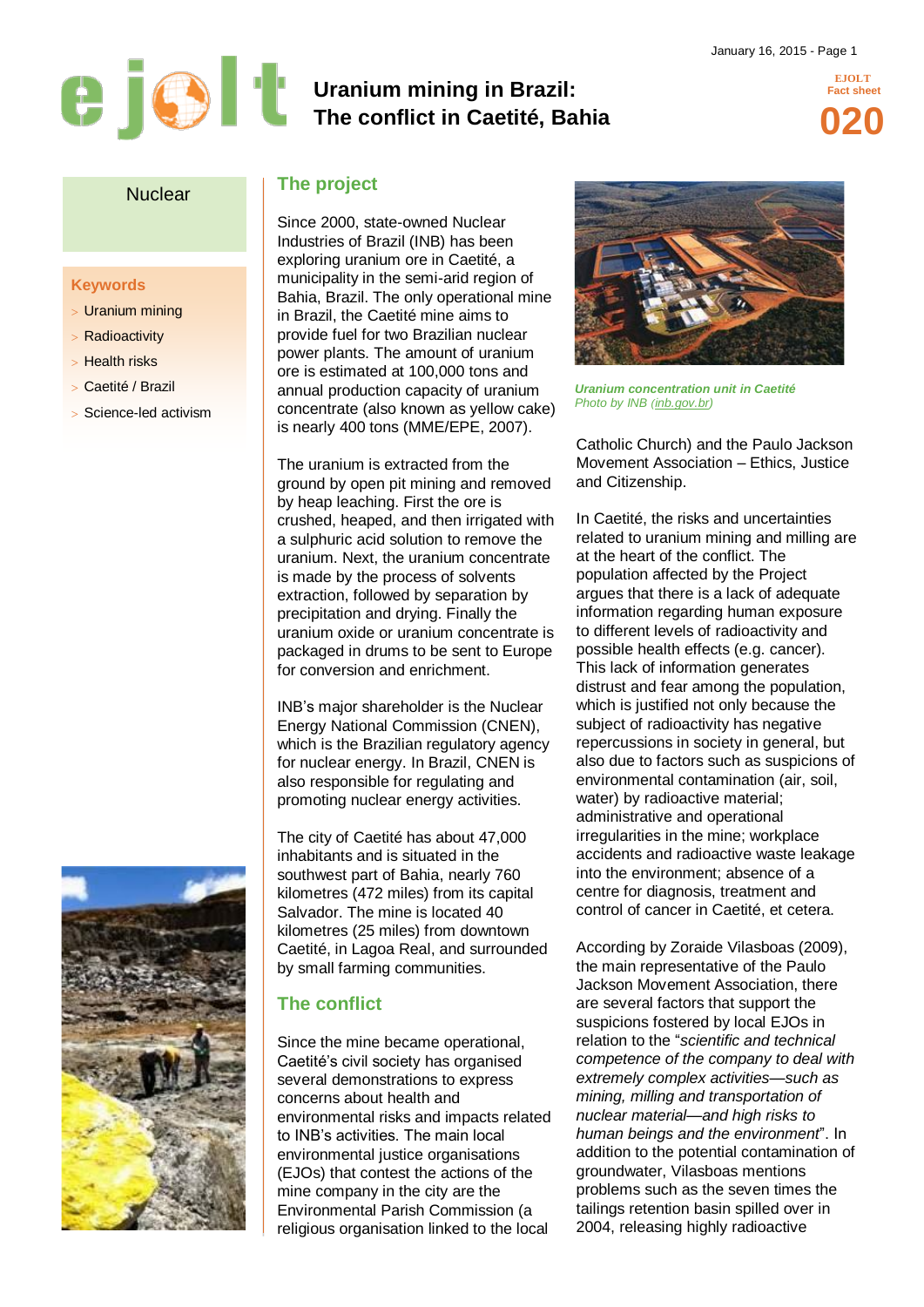



*Brazilian uranium reserves Source: INB (inb.gov.br)*



*Blockade to prevent radioactive load from São Paulo from entering Caetité Source: Novembro Amarelo (*<http://tinyurl.com/ox32ndj>*)*



*Protest against entrance of radioactive load from São Paulo to Caetité* Source: Novembro Amarelo (*<http://tinyurl.com/pbpq8d8>*)

material, with concentrations of uranium-238 and radium-226 to the environment. Yet, many doubts still remain about the extent and consequences of such events.

In October 2008, a report by Greenpeace Brazil called "Hazard Cycle" (*Ciclo do Perigo*) denounced the radionuclide contamination in two water wells used for human supply in Caetité, linking it to mining activities. This triggered federal prosecutors in Bahia to demand a public hearing for further clarification, and an independent investigation to ascertain the facts. The Bahia Institute of Water Management and Climate (*Instituto de Gestão das Águas e do Clima* – Ingá)—renamed the Institute of Environment and Water Resources *(Instituto do Meio Ambiente e Recursos Hídricos* – Inema) in 2011 also collected and analysed water samples to assess whether the site was contaminated, and found that radioactive material in some samples was above the levels allowed in Brazil (according to Federal Resolution CONAMA 357/05). Although Ingá ordered the closure of several wells that were used for human consumption, it is still necessary to conduct further research to actually prove whether the contamination is related to the activities of the mining company and, if so, to what extent.

The wells suspected of contamination, initially pointed out by Greenpeace Brazil and confirmed by Ingá, corroborate the concerns of local EJOs on the risks and impacts of uranium mining and milling. The INB, in turn, denies that its activities caused contamination, stating that it adheres to existing rules and regulations to prevent and minimise health and environmental impacts in the vicinity of the mine. In relation to possible water contamination, the company asserts that it periodically conducts tests to evaluate water quality, and consistently monitors and logs all the collected information in a specific database. EJOs, however, claim that water quality data has never been made public.

In efforts to deny its responsibility with regards to possible environmental

contamination, the INB argues that the local soil has high levels of natural uranium concentration. It also claims that at these levels, the uranium concentration in the groundwater would not harm human health. Naturally, this statement contradicts the views of the local people, who fear for their health and are concerned about a possible increase in the incidence of cancer cases in the region.

According to Vilasboas (2009), besides mine workers, people who live in the vicinity of the mine—mostly small farmer communities and some *Quilombolas* groups—are the most vulnerable to the risks and effects of uranium mining and milling, since they are "*more directly affected by the release of radon into the atmosphere and the dust generated in the process*". It should also be noted that these communities do not have access to the public water supply; therefore, they rely on groundwater wells or dams to meet their water demands—which might be contaminated by radionuclides, as already mentioned.

Communities near the mine are also facing a process of stigmatisation. Due to the risks of radioactive contamination, they are unable to sell their products (vegetables, fruits, milk etc.) in downtown Caetité. Since no one in the city wants to consume their products, they exchange it among themselves, which may increase their exposure to radioactivity.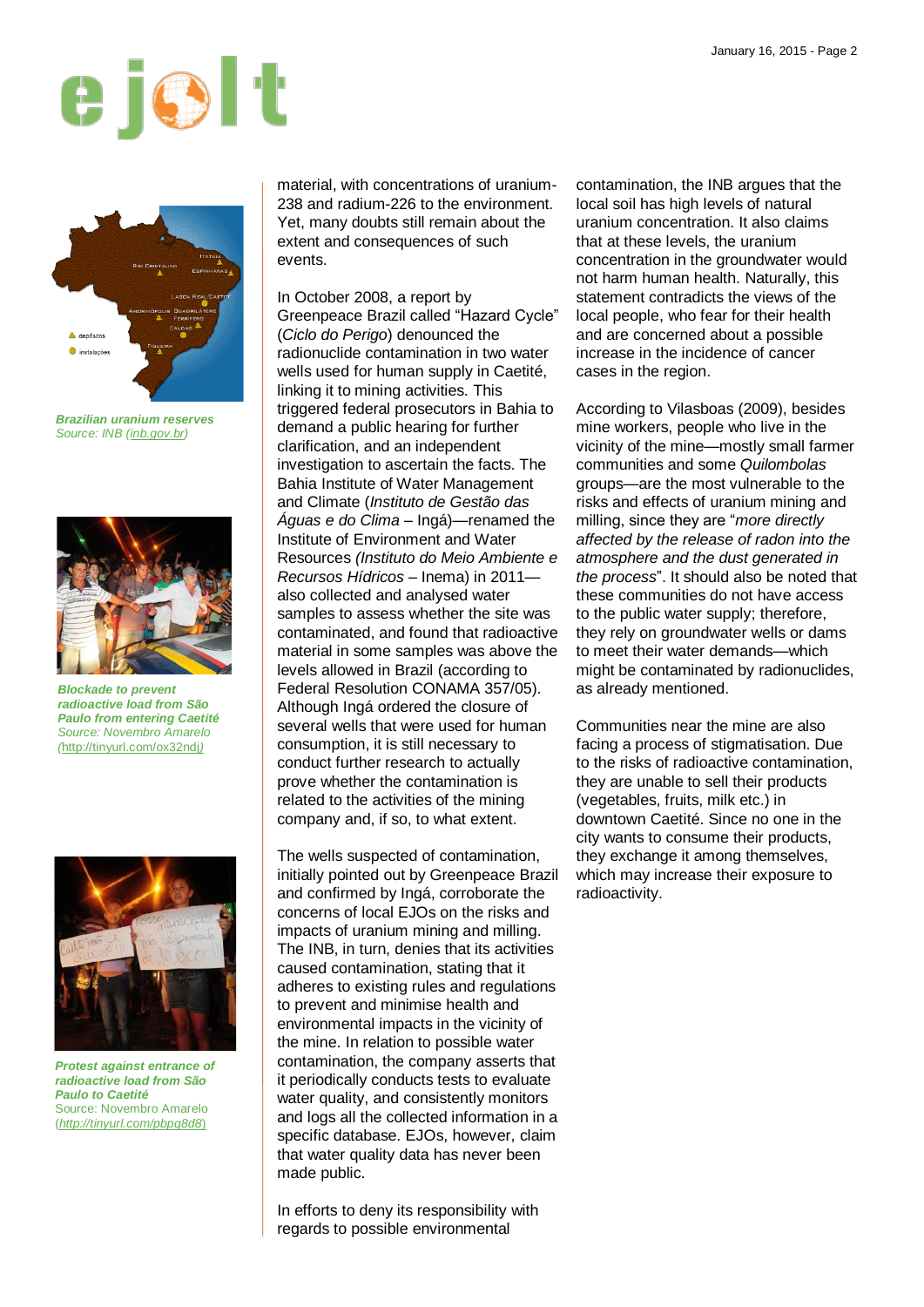

| 2000 | Mine operations begin                                                                                                                                                                                            |
|------|------------------------------------------------------------------------------------------------------------------------------------------------------------------------------------------------------------------|
| 2000 | 5.000 cubic metres of<br>uranium oxide leaks<br>from the mine<br>facilities, is reported<br>six months later and<br>demystified only after<br>more than three<br>months (Apr.)                                   |
| 2002 | Leakage in Area 170<br>kept secret, which<br>may have possibly<br>contaminated the<br>groundwater (Apr.)                                                                                                         |
| 2004 | The retention basin of<br>"thin material"<br>overflows seven times.<br>releasing liquid<br>concentration of<br>uranium-238 and<br>radium-226 to the<br>environment, causing<br>fish mortality in nearby<br>lakes |
| 2006 | Disruption in one of<br>the geotextiles in the<br>uranium liquor basin<br>results in a 60-day-<br>stoppage                                                                                                       |
| 2008 | Reports of leaks at the<br>leaching tanks (June)                                                                                                                                                                 |
| 2011 | Human blockade to<br>prevent an unknown<br>radioactive load from<br>São Paulo from<br>entering Caetité to be<br>stored in the mine's<br>facilities (May 15)                                                      |

*Chronology of major events Adapted from Greenpeace (2008) and Lisboa et al. (2011)*

#### **Environmental justice mobilisations**

On 15 May 2011, a huge anti-INB demonstration was held in Caetité: some 3,000 people organised a human blockade to prevent 13 trucks full of unknown radioactive material from São Paulo from being stored at the mine's facilities. Local EJOs demanded an explanation from the authorities, but none could offer a plausible one. On its website, INB stated that the material consisted of a uranium compound, originating from the Navy's Technological Centre in São Paulo. It was meant to be repackaged in Caetité and sent to Europe for enrichment.

After negotiations, a Provisory Institutional Commission was created to monitor the management of the radioactive material. This commission included representatives of local EJOs, the INB and the authorities. It was agreed that the material would be stored at the mine's facilities for repackaging. Nevertheless, certain doubts and uncertainties concerning this material still remain unanswered.

During the protests in May 2011, Father Osvaldino Barbosa from the Diocese of Caetité and the Environmental Parish Commission received anonymous death threats by telephone, warning him to stop denouncing problems related to uranium mining in Caetité. Undeterred, he continued his work and presently, the threats seem to have ceased.

After the blockade, some mine workers decided to strengthen their collaboration with local EJOs. They began to condemn INB's threats to dismiss employees who revealed what went on in the mining facilities and harassment of employees politically active in the regional mine workers' union. They also complained that the results of a survey

on workers' health conditions had not been made public.

### **INB's denial of risks**

To sustain and legitimise its arguments to deny the risks caused by uranium mining in Caetité, the INB uses advertising mechanisms, as may be seen on its website (www.inb.gov.br). It cites, for instance, the following newsletter article on Caetité, from June 2009: "Scientific research proves uranium mining did not increase cancer cases" (Daqui, 2009). The "scientific research", called "Epidemiological Study of Morbidity and Mortality Related to Possible Occurrence of Diseases Related to Genetic Damage and Malignant Neoplasm in the Area of Influence of the Uranium Concentrate Unit (URA) of the Nuclear Industries of Brazil (INB)—Caetité, Bahia state", was funded by the INB and carried out by a group of researchers from the Oswaldo Cruz Foundation (Fiocruz), a prestigious Brazilian research institute in public health. Nonetheless, local EJOs refute the conclusions of the study, since it is based on an analysis of secondary data (Mortality Information System of the Brazilian Ministry of Health) and the

#### **More on this case**

 Map of Environmental Injustice and Health in Brazil [conflitoambiental.icict.fiocruz.br/index.](http://www.conflitoambiental.icict.fiocruz.br/index.php?pag=ficha&cod=29) [php?pag=ficha&cod=29](http://www.conflitoambiental.icict.fiocruz.br/index.php?pag=ficha&cod=29)

#### **This document should be cited as:**

Finamore, R. 2014. Uranium mining in Brazil: The conflict in Caetité, Bahia, EJOLT Factsheet No. 020, 4 p.